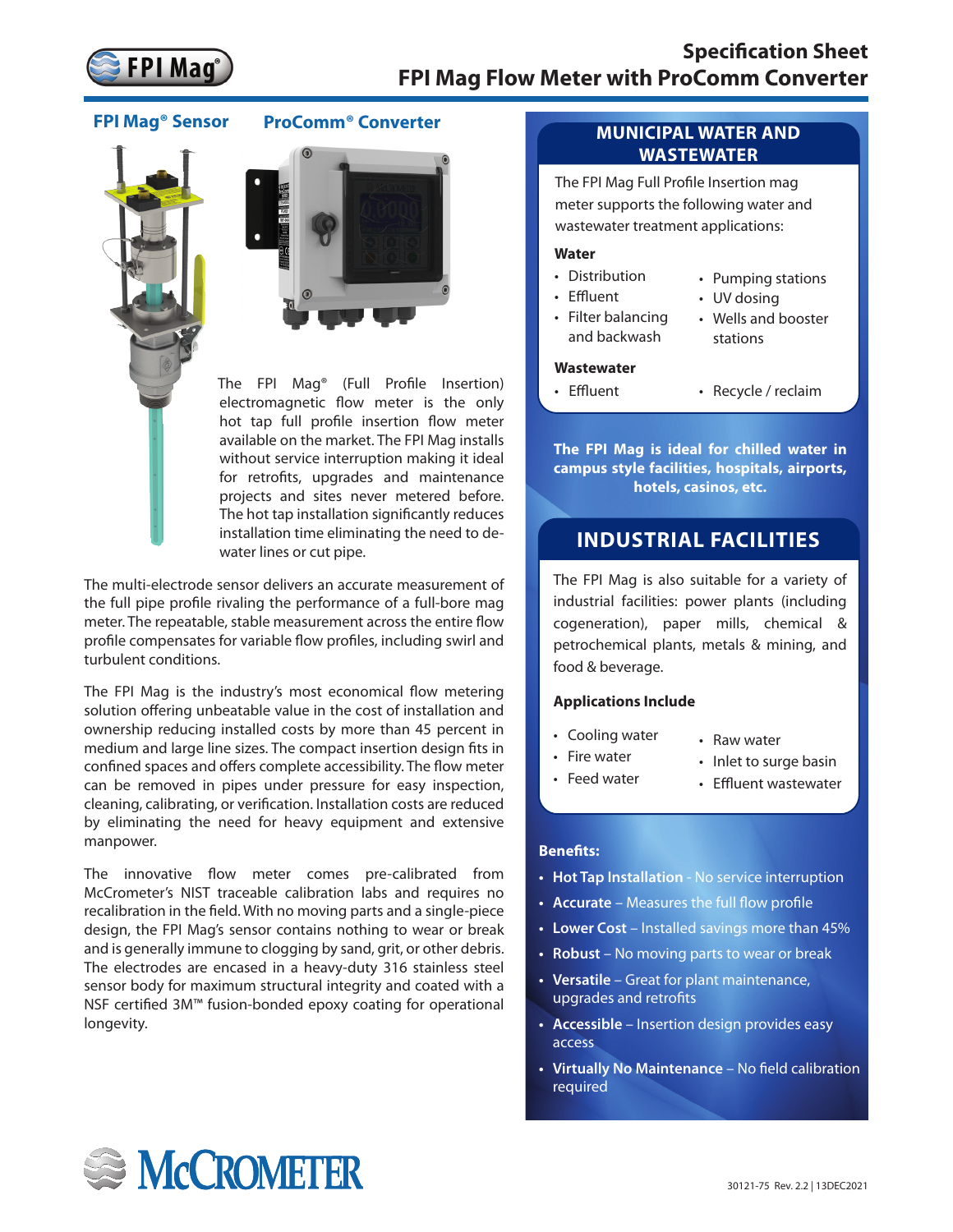

# **FPI Mag Part Number Matrix FPI MAG PART NUMBER MATRIX**

| 39                                                  |                      |                           |             |            |  |  |  |  |
|-----------------------------------------------------|----------------------|---------------------------|-------------|------------|--|--|--|--|
| <b>SINGLE DIRECTION /BIDIRECTIONAL</b>              |                      |                           |             |            |  |  |  |  |
| $\overline{4}$<br>394 - Bidirectional               |                      |                           |             |            |  |  |  |  |
| 395 - Single Direction<br>$\overline{\mathbf{5}}$   |                      |                           |             |            |  |  |  |  |
| <b>STOCK BODY OR CUSTOM LENGTH</b>                  |                      |                           |             |            |  |  |  |  |
| Stock Body Length, 4-24" (10-61 cm)<br>$\sf S$      |                      |                           |             |            |  |  |  |  |
| <b>Custom Body Length</b><br>$\mathsf C$            |                      |                           |             |            |  |  |  |  |
| <b>NOMINAL LINE SIZE</b>                            |                      |                           |             |            |  |  |  |  |
| 4 in (10.2 cm)                                      | 004                  |                           |             |            |  |  |  |  |
| 6 in (15.2 cm)                                      | 006                  |                           |             |            |  |  |  |  |
| 8 in (20.3 cm)                                      | 008                  |                           |             |            |  |  |  |  |
| 10 in (25.4 cm)                                     | 010                  |                           |             |            |  |  |  |  |
| 12 in (30.5 cm)                                     | 012                  |                           |             |            |  |  |  |  |
| 14 in (35.6 cm)                                     | 014                  |                           |             |            |  |  |  |  |
| 16 in (40.6 cm)                                     | 016                  |                           |             |            |  |  |  |  |
| 18 in (45.7 cm)                                     | 018                  |                           |             |            |  |  |  |  |
| 20 in (50.8 cm)                                     | 020                  |                           |             |            |  |  |  |  |
| 24 in (61.0 cm)<br>30 in (76.2 cm)                  | 024<br>030           |                           |             |            |  |  |  |  |
| 36 in (91.4 cm)                                     | 036                  |                           |             |            |  |  |  |  |
| 42 in (106.7 cm)                                    | 042                  |                           |             |            |  |  |  |  |
| 48 in (121.9 cm)                                    | 048                  |                           |             |            |  |  |  |  |
| 54 in (137.2 cm)                                    | 054                  |                           |             |            |  |  |  |  |
| 60 in (152.4 cm)                                    | 060                  |                           |             |            |  |  |  |  |
| 66 in (167.6 cm)                                    | 066                  |                           |             |            |  |  |  |  |
| 72 in (182.9 cm)                                    | 072                  |                           |             |            |  |  |  |  |
| <b>Contact Factory for Larger Line Sized Larger</b> |                      |                           |             |            |  |  |  |  |
| <b>ELECTRODE MATERIAL OPTIONS</b>                   |                      |                           |             |            |  |  |  |  |
| <b>S316 Stainless Steel (Standard)</b>              |                      | $\boldsymbol{\mathsf{S}}$ |             |            |  |  |  |  |
|                                                     | <b>Hastelloy</b>     | H                         |             |            |  |  |  |  |
| <b>CABLE CONNECTOR OPTIONS</b>                      |                      |                           |             |            |  |  |  |  |
| <b>Quick Connect (Standard)</b>                     |                      |                           | $\mathbf Q$ |            |  |  |  |  |
|                                                     | <b>Strain Relief</b> |                           | $\mathbf R$ |            |  |  |  |  |
| <b>REMOTE CABLE LENGTH OPTIONS</b>                  |                      |                           |             |            |  |  |  |  |
| 25 feet (762 cm) (Standard) *                       |                      |                           |             | 025        |  |  |  |  |
|                                                     | 50 feet (1,524 cm)   |                           |             | 050        |  |  |  |  |
|                                                     | 75 feet (2,286 cm)   |                           |             | 075        |  |  |  |  |
|                                                     | 100 feet (3,048 cm)  |                           |             | <b>100</b> |  |  |  |  |
|                                                     | 125 feet (3,810 cm)  |                           |             | 125        |  |  |  |  |
|                                                     | 150 feet (4,572 cm)  |                           |             | 150        |  |  |  |  |
|                                                     | 175 feet (5,334 cm)  |                           |             | 175        |  |  |  |  |
|                                                     | 200 feet (6,096 cm)  |                           |             | 200        |  |  |  |  |
| 500 feet (15,240 cm) *                              |                      |                           |             | 500        |  |  |  |  |
| <b>Custom Length Cable [User Specified]</b>         |                      |                           |             | <b>CST</b> |  |  |  |  |

**Continued on next page**

\* Maximum cable lengths: Battery powered converter cable: 25 feet (762 cm) Models 394 & 395: 500 feet (15,240 cm)

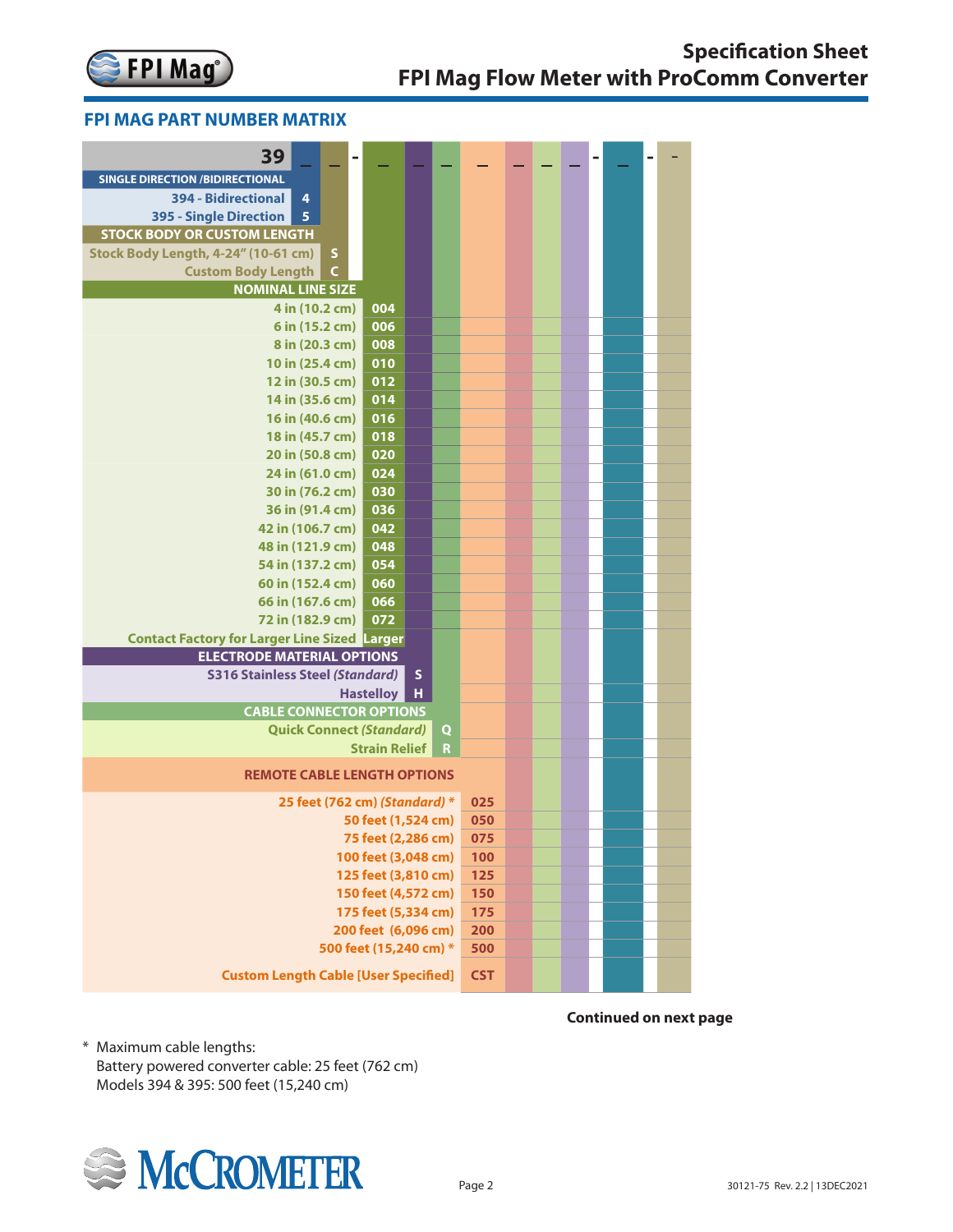

| <b>CONVERTER POWER OPTIONS</b>                                                    |                       |                         |                           |  |                 |  |  |  |  |  |
|-----------------------------------------------------------------------------------|-----------------------|-------------------------|---------------------------|--|-----------------|--|--|--|--|--|
| <b>AC Power</b>                                                                   | $\overline{A}$        |                         |                           |  |                 |  |  |  |  |  |
| <b>DC Power</b>                                                                   | D                     |                         |                           |  |                 |  |  |  |  |  |
| <b>Battery Power [25ft/762 cm remote cable max]</b>                               | B                     |                         |                           |  |                 |  |  |  |  |  |
| Solar Power, Battery Backup [25ft/762 cm remote cable max]                        | S                     |                         |                           |  |                 |  |  |  |  |  |
| <b>CONVERTER OUTPUT OPTIONS</b>                                                   |                       |                         |                           |  |                 |  |  |  |  |  |
| Dual 4-20mA Analog, Dual Digital (Standard)                                       |                       | $\mathbf{1}$            |                           |  |                 |  |  |  |  |  |
| Modbus + STD (Two 4-20, two Dig)                                                  |                       | $\overline{2}$          |                           |  |                 |  |  |  |  |  |
| Hart + STD (Two 4-20, two Dig)                                                    |                       | $\overline{\mathbf{3}}$ |                           |  |                 |  |  |  |  |  |
| Datalogger/BIV + STD (Two 4-20, two Dig)                                          |                       | 4                       |                           |  |                 |  |  |  |  |  |
| Datalogger/BIV + Modbus + STD (Two 4-20, two Dig)                                 |                       | 5                       |                           |  |                 |  |  |  |  |  |
| Datalogger/BIV + Hart + STD (Two 4-20, two Dig)                                   |                       | $6\phantom{1}6$         |                           |  |                 |  |  |  |  |  |
| AMI Smart Output + STD (Two 4-20, two Dig)                                        |                       | $\overline{7}$          |                           |  |                 |  |  |  |  |  |
| Datalogger/BIV + AMI Smart Output + STD (Two 4-20, two Dig)                       |                       | 8                       |                           |  |                 |  |  |  |  |  |
| AMI Smart Output + Dig Out + Datalogger (Battery power only)                      |                       | 9                       |                           |  |                 |  |  |  |  |  |
| <b>Digital Out + Datalogger (Standard Battery Power only)</b>                     |                       | $\mathbf 0$             |                           |  |                 |  |  |  |  |  |
| <b>BALL VALVE OPTIONS</b>                                                         |                       |                         |                           |  |                 |  |  |  |  |  |
| 2" NPT SS Ball Valve                                                              |                       |                         |                           |  |                 |  |  |  |  |  |
| 2" BSP Brass Ball Valve                                                           |                       |                         |                           |  |                 |  |  |  |  |  |
| <b>No Valve, NPT Hardware</b>                                                     |                       |                         | $\boldsymbol{\mathsf{x}}$ |  |                 |  |  |  |  |  |
| <b>No Valve, BSP Hardware</b>                                                     |                       |                         | Y                         |  |                 |  |  |  |  |  |
| <b>SMART OUTPUT PROTOCOL OPTIONS *</b>                                            |                       |                         |                           |  |                 |  |  |  |  |  |
|                                                                                   | <b>No AMI Outputs</b> |                         |                           |  | $\sim$          |  |  |  |  |  |
| Sensus Protocol (6ft/183 cm) cable, Nicor Connector hardwired only)               |                       |                         |                           |  | <b>SEN</b>      |  |  |  |  |  |
| Itron 6 digit Protocol (6ft/183 cm) cable, Nicor Connector hardwired only)        |                       |                         |                           |  | IT <sub>6</sub> |  |  |  |  |  |
| Itron 9 digit Protocol (6ft/183 cm) cable, Nicor Connector hardwired only)        |                       |                         |                           |  | IT9             |  |  |  |  |  |
| Battery Power / ATT Wireless Telemetry System (RTU, Solar Panel, 7 pin cable)     |                       |                         |                           |  | <b>ATT</b>      |  |  |  |  |  |
| Battery Power / Verizon Wireless Telemetry System (RTU, Solar Panel, 7 pin cable) |                       |                         |                           |  | <b>VZW</b>      |  |  |  |  |  |
| <b>HAZARDOUS LOCATION</b>                                                         |                       |                         |                           |  |                 |  |  |  |  |  |
| <b>Class I, Division 2, Groups A-D, T5</b>                                        |                       |                         |                           |  |                 |  |  |  |  |  |

\* Smart Output protocol options require selection of converter output option 7, 8, or 9.

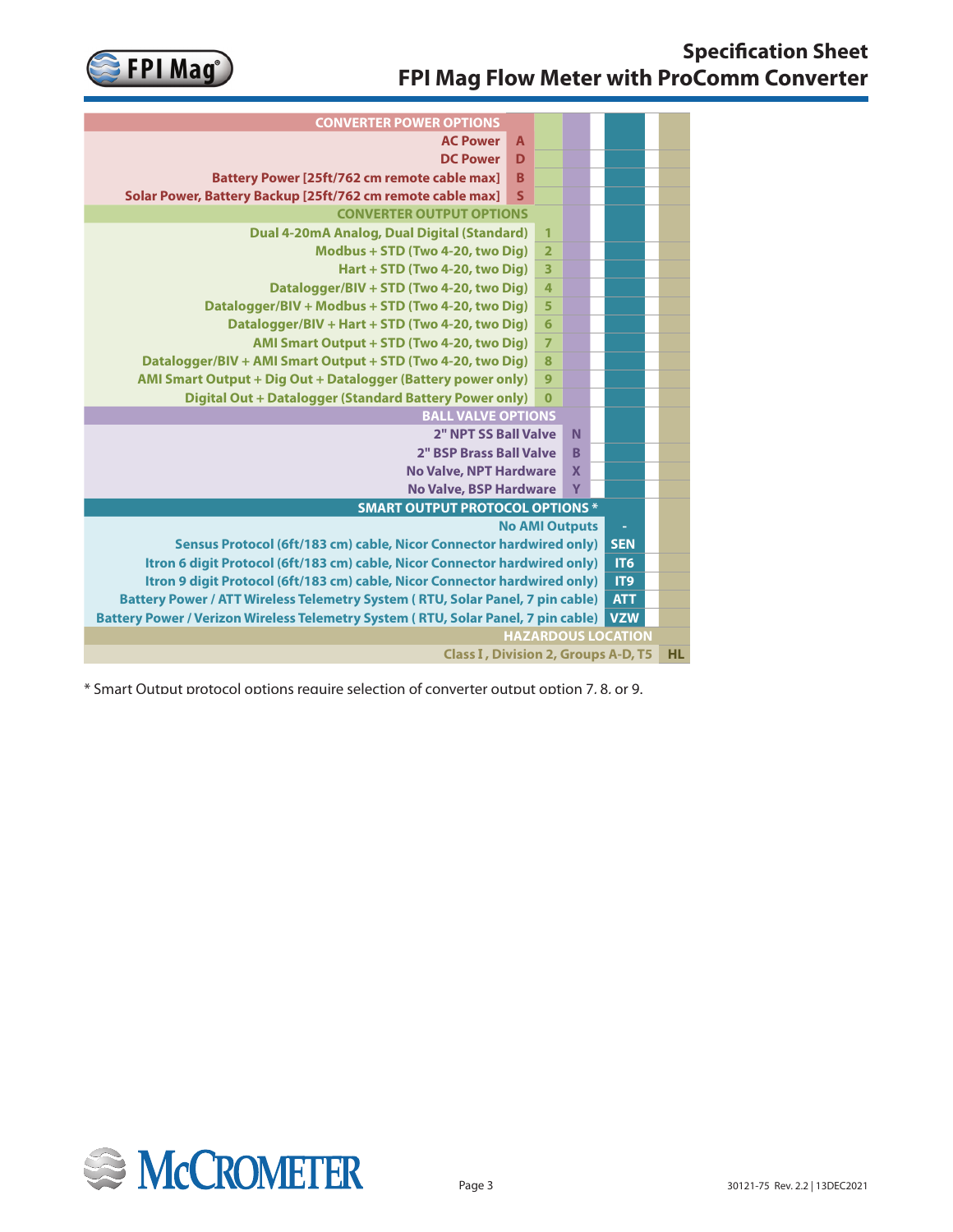

# **FLOW METER SPECIFICATIONS**

The full pipe averaging flow meter comes complete with Mounting Hardware, AC Converter with Dual 4-20mA output, 25 Feet of Dual Submersible Cables with quick connects at sensor, Stainless Steel Body, 316 Stainless Steel Electrodes, NSF Approved Fusion Bonded Epoxy Coating, 2" Stainless Steel Ball Valve (minimum of 1-7/8" port I.D.), 2" x Close Stainless Steel Nipple, 2-Year Warranty.

| <b>Measurement</b>                                                     |                                                                                                                                                                                                                |
|------------------------------------------------------------------------|----------------------------------------------------------------------------------------------------------------------------------------------------------------------------------------------------------------|
|                                                                        | Volumetric flow in filled flow conduits 4" (100 mm) to 138" (3,500 mm) utilizing insertable<br>electromagnetic averaging sensor. Flow indication in English Standard or Metric units.                          |
| <b>Flow Measurement</b>                                                |                                                                                                                                                                                                                |
| <b>Method</b>                                                          | Electromagnetic                                                                                                                                                                                                |
| <b>Calibrated accuracy</b><br>for forward and<br>bidirectional sensors | $\cdot$ ±0.5% from 1 f/s to max velocity, up to $\pm$ 1% for 0.3 to 1 f/s<br>$\cdot$ ±1% for reverse flow<br>Note: See section "Flow Meter Pipe Sizes and Flow Ranges" for a table of velocities by pipe size. |
| <b>Linearity</b>                                                       | 0.3% of Range                                                                                                                                                                                                  |
| <b>Repeatability</b>                                                   | 0.2% of Reading                                                                                                                                                                                                |
| <b>Direction</b><br>measurement                                        | • 395 sensor - Forward flow measurement and reverse flow indication<br>• 394 sensor - bidirectional flow measurement                                                                                           |
| <b>Materials</b>                                                       |                                                                                                                                                                                                                |
| <b>Coating</b>                                                         | Fusion bonded epoxy (NSF 61 approved) coated 316 stainless steel                                                                                                                                               |
| <b>Insertion hardware</b>                                              | 316 Stainless Steel                                                                                                                                                                                            |
| <b>Compression seal</b>                                                | Silicone Rubber                                                                                                                                                                                                |
| <b>Sensor electrodes</b>                                               | 316 Stainless Steel                                                                                                                                                                                            |
| <b>Temperature Range</b>                                               |                                                                                                                                                                                                                |
| <b>Operation</b>                                                       | -10 to 60°C (14 to 140°F) up to 250 PSI                                                                                                                                                                        |
| <b>Storage</b>                                                         | -15 to 60°C (5 to 140°F)                                                                                                                                                                                       |
|                                                                        | Note regarding storage: During freezing conditions and when meter is not in use, sensor<br>must be removed from pipe and stored in dry conditions.                                                             |
|                                                                        | Note: Damage to the sensor caused by allowing the sensor freeze in the pipe is not<br>covered by the warranty.                                                                                                 |
| <b>Sensor Cable Lengths</b>                                            |                                                                                                                                                                                                                |
| <b>Standard</b>                                                        | 25'/7.6 m McCrometer supplied submersible cable with each remote mount unit.                                                                                                                                   |
| <b>Optional</b>                                                        | Up to 500'/152.4 m, or 25'/7.6 m max for battery powered.                                                                                                                                                      |
| <b>Quick Connect</b>                                                   | Available in standard cable lengths:<br>Feet: 25, 50, 75, 100, 125, 150, 175, 200, 500<br>Meters: 7.6, 15.25. 22.5, 30.5, 38.1, 45.75, 53.3, 61, 152.4<br>Custom cable lengths at additional cost.             |
| <b>Electrical Connections</b>                                          |                                                                                                                                                                                                                |
|                                                                        | • Quick Connect<br>• Compression gland seals                                                                                                                                                                   |

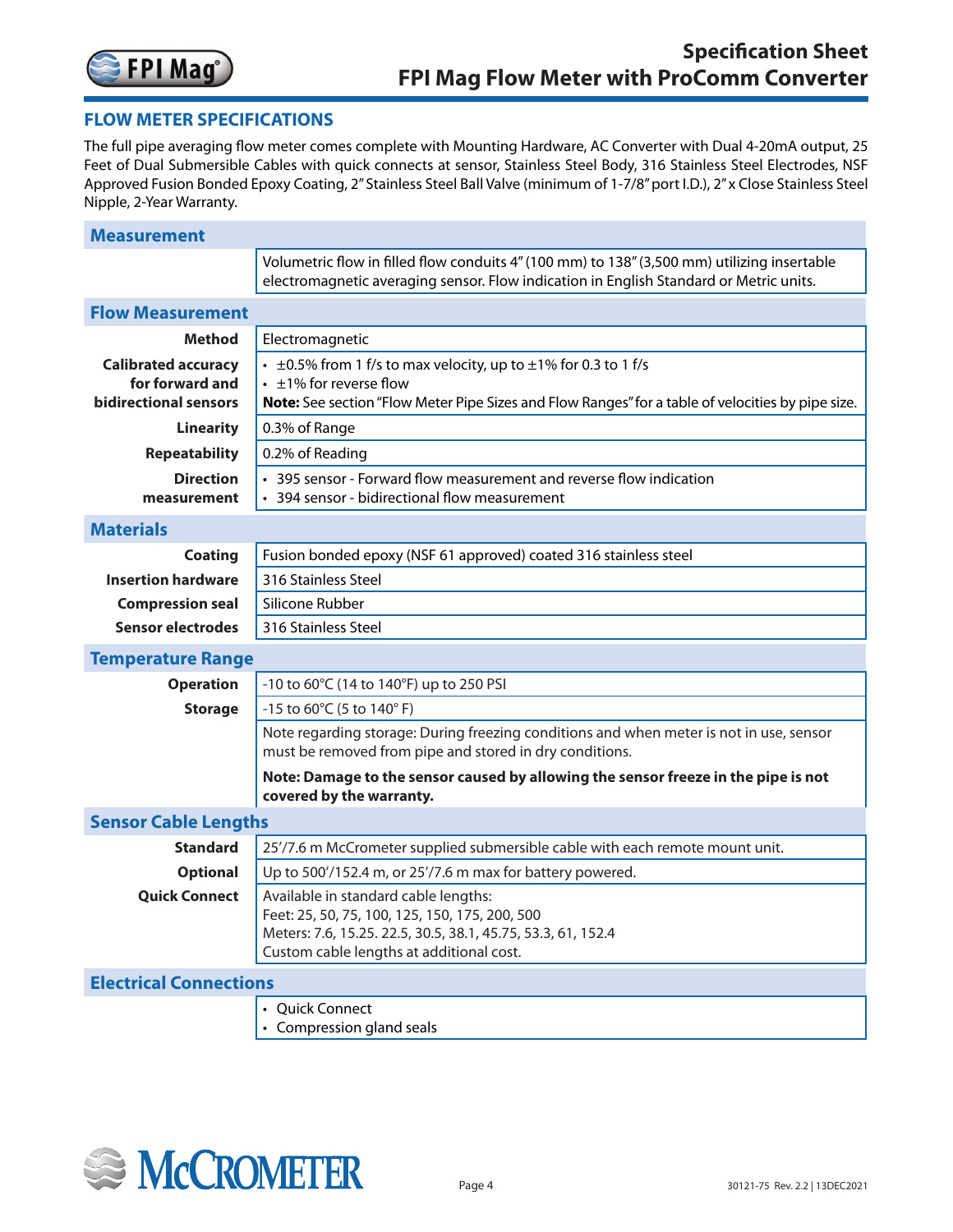

| <b>IP Rating</b>                            |                                                                                                                                                                                                                                                        |                                 |  |  |  |  |  |
|---------------------------------------------|--------------------------------------------------------------------------------------------------------------------------------------------------------------------------------------------------------------------------------------------------------|---------------------------------|--|--|--|--|--|
| <b>Standard model</b>                       | • Quick Connect (IP68)<br>• Compression gland seals (IP68)                                                                                                                                                                                             |                                 |  |  |  |  |  |
| <b>HL</b> model                             | • Quick Connect (IP67)<br>• Compression gland seals (IP67)                                                                                                                                                                                             |                                 |  |  |  |  |  |
| <b>Sensor Submersibility Depth</b>          |                                                                                                                                                                                                                                                        |                                 |  |  |  |  |  |
| <b>With standard quick</b><br>connect       | 1.8 m (6 ft.)                                                                                                                                                                                                                                          |                                 |  |  |  |  |  |
| <b>With optional strain</b><br>relief cable | 9 m (30 ft.)                                                                                                                                                                                                                                           |                                 |  |  |  |  |  |
| <b>Certifications and Approvals</b>         |                                                                                                                                                                                                                                                        |                                 |  |  |  |  |  |
| <b>Standard Model</b>                       | • ISO 9001:2015 certified quality management system<br>• NSF/ANSI/CAN 61 & NSF/ANSI 372<br>• Certified by MET to UL 61010-1                                                                                                                            | COMPONENT                       |  |  |  |  |  |
| <b>HL</b> Model                             | • ISO 9001:2015 certified quality management system<br>· NSF/ANSI/CAN 61 & NSF/ANSI 372<br>• Certified by MET to UL 61010-1 and MET C22.2 No. 61010-1-04<br>• Class I, Division 2, Groups A-D, T5<br>• Class I, Zone 2, IIC T5                         | ISF/ANSI/CAN 61<br>NSF/ANSI 372 |  |  |  |  |  |
| <b>System Options</b>                       |                                                                                                                                                                                                                                                        |                                 |  |  |  |  |  |
|                                             | • Hastelloy® electrodes<br>• Additional sensor cable up to 475' (500' max for model 395 and 200' max for model 394)<br>• Extension to hardware clearance<br>• Annual verification / calibration<br>• Sensor insertion tool<br>• Stainless steel ID tag |                                 |  |  |  |  |  |

**Note regarding cable length:** McCrometer recommends minimizing cable length. Electromagnetic flow meters may have unfavorable signal strength to noise ratio in electrically noisy environments. Longer lengths of cable increase the likelihood of interference. In those cases where the meter's signal must be transmitted a long distance, or where the environment may be particularly noisy, we suggest using the converter's analog output(s). That allows locating the converter as close as possible to the metering location.

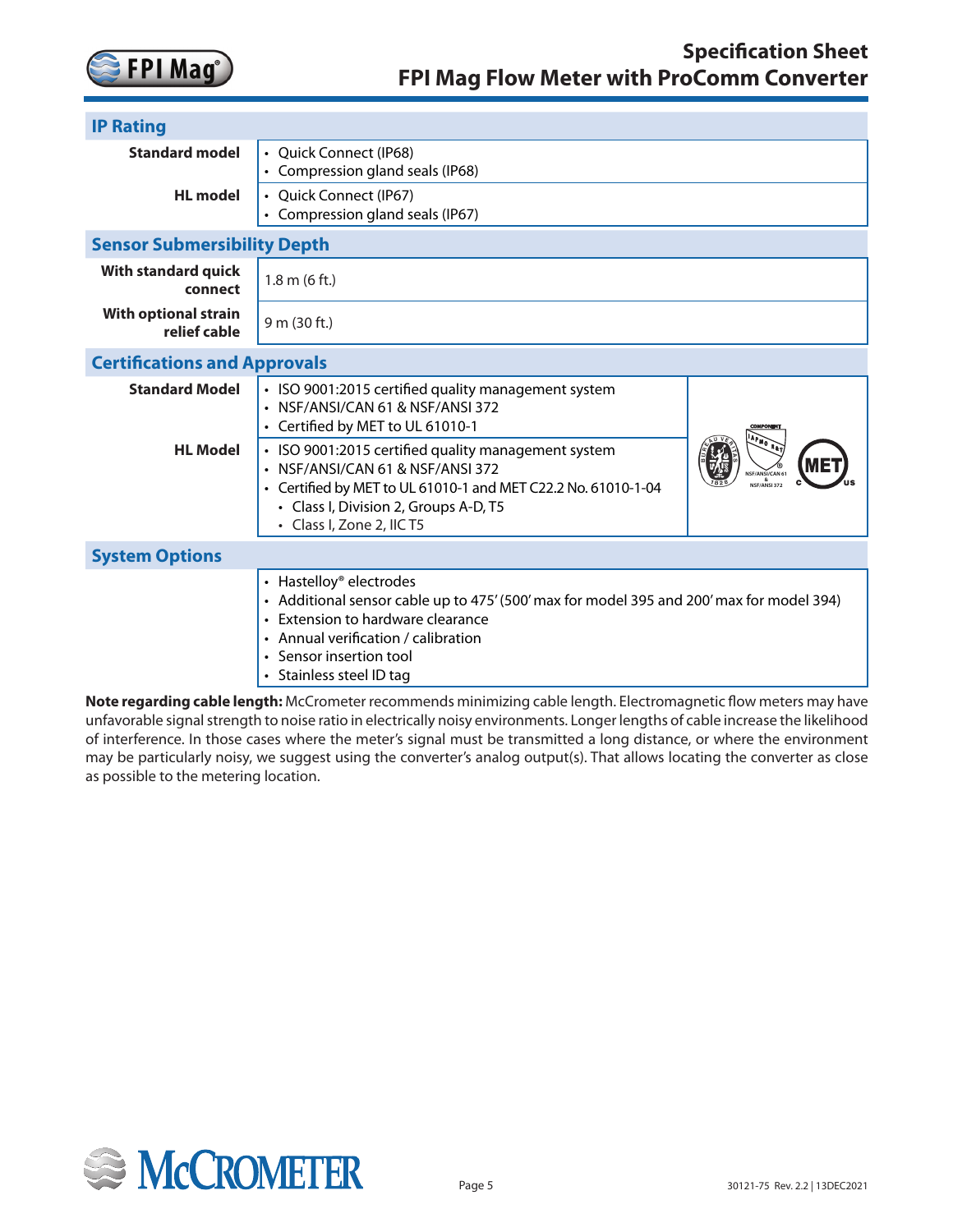

# <span id="page-5-0"></span>**FLOW METER PIPE SIZES AND FLOW RANGES**

|                                                                                                                                                                                                                                                                                                           | <b>Pipe ID Range</b>  |                       |                                            | <b>Flow Ranges</b><br>(GPM Standard)                          | <b>Standard Program</b><br>Defaults <sup>1</sup> | <b>Minimum</b><br><b>Clearance</b> | <b>Velocity</b> |  |  |  |  |  |
|-----------------------------------------------------------------------------------------------------------------------------------------------------------------------------------------------------------------------------------------------------------------------------------------------------------|-----------------------|-----------------------|--------------------------------------------|---------------------------------------------------------------|--------------------------------------------------|------------------------------------|-----------------|--|--|--|--|--|
| <b>Pipe Size</b><br>(Nominal)                                                                                                                                                                                                                                                                             | <b>Min Pipe</b><br>ID | <b>Max</b><br>Pipe ID | 20mA                                       | <b>Required</b><br><b>During</b><br>Installation <sup>2</sup> | Range <sup>3</sup><br>(f/s)                      |                                    |                 |  |  |  |  |  |
| $S =$ Standard (Available in 395 models Pipe Sizes 4" - 24" as shown in table below)<br>$C =$ Custom (Available in all 394 and 395 models Pipe Sizes 4" - 138")<br>Standard Length Hardware and Installation Clearance Dimensions are based on a 4" Maximum Height Coupling and Pipe<br>Schedule Standard |                       |                       |                                            |                                                               |                                                  |                                    |                 |  |  |  |  |  |
| 4"                                                                                                                                                                                                                                                                                                        | 3.74                  | 4.99                  | 12                                         | 1280                                                          | 600 GPM                                          | 51"                                | $0.3 - 32$      |  |  |  |  |  |
| 6"                                                                                                                                                                                                                                                                                                        | 5.00                  | 7.24                  | 26                                         | 2800                                                          | 1300 GPM                                         | 51"                                | $0.3 - 32$      |  |  |  |  |  |
| 8"                                                                                                                                                                                                                                                                                                        | 7.25                  | 9.24                  | 47                                         | 5000                                                          | 2350 GPM                                         | 55"                                | $0.3 - 32$      |  |  |  |  |  |
| 10"                                                                                                                                                                                                                                                                                                       | 9.25                  | 11.24                 | 80                                         | 8000                                                          | 4000 GPM                                         | 55"                                | $0.3 - 32$      |  |  |  |  |  |
| 12"                                                                                                                                                                                                                                                                                                       | 11.25                 | 12.99                 | 110                                        | 11000                                                         | 5500 GPM                                         | 59"                                | $0.3 - 32$      |  |  |  |  |  |
| 14"                                                                                                                                                                                                                                                                                                       | 13.00                 | 14.99                 | 150                                        | 15000                                                         | 7500 GPM                                         | 59"                                | $0.3 - 32$      |  |  |  |  |  |
| 16"                                                                                                                                                                                                                                                                                                       | 15.00                 | 16.75                 | 190                                        | 20000                                                         | 9500 GPM                                         | 59"                                | $0.3 - 32$      |  |  |  |  |  |
| 18"                                                                                                                                                                                                                                                                                                       | 16.76                 | 18.80                 | 240                                        | 26000                                                         | 12000 GPM                                        | 63"                                | $0.3 - 32$      |  |  |  |  |  |
| 20"                                                                                                                                                                                                                                                                                                       | 18.81                 | 22.74                 | 300                                        | 28000                                                         | 15000 GPM                                        | 63"                                | $0.3 - 28$      |  |  |  |  |  |
| 24"                                                                                                                                                                                                                                                                                                       | 22.75                 | 24.99                 | 410                                        | 33000                                                         | 20500 GPM                                        | 67"                                | $0.3 - 23$      |  |  |  |  |  |
| 30"                                                                                                                                                                                                                                                                                                       | 25.00                 | 33.99                 | 600                                        | 44000                                                         | 30000 GPM                                        | 71.25"                             | $0.3 - 20$      |  |  |  |  |  |
| 36"                                                                                                                                                                                                                                                                                                       | 34.00                 | 39.99                 | 1000                                       | 50 KGPM<br>48000                                              |                                                  | 77.25"                             | $0.3 - 15$      |  |  |  |  |  |
| 42"                                                                                                                                                                                                                                                                                                       | 40.00                 | 45.99                 | 1300                                       | 56000                                                         | 65 KGPM                                          | 83.25"                             | $0.3 - 13$      |  |  |  |  |  |
| 48"                                                                                                                                                                                                                                                                                                       | 46.00                 | 51.99                 | 1700                                       | 62000                                                         | 85 KGPM                                          | 89.25"                             | $0.3 - 11$      |  |  |  |  |  |
| 54''                                                                                                                                                                                                                                                                                                      | 52.00                 | 57.99                 | 2200                                       | 79000                                                         | 110 KGPM                                         | 95.25"                             | $0.3 - 11$      |  |  |  |  |  |
| 60"                                                                                                                                                                                                                                                                                                       | 58.00                 | 63.99                 | 2600                                       | 97000                                                         | 130 KGPM                                         | 101.25"                            | $0.3 - 11$      |  |  |  |  |  |
| 66"                                                                                                                                                                                                                                                                                                       | 64.00                 | 69.99                 | 3200                                       | 106000                                                        | 160 KGPM                                         | 107.25"                            | $0.3 - 10$      |  |  |  |  |  |
| 72"                                                                                                                                                                                                                                                                                                       | 70.00                 | 75.99                 | 3800                                       | 127000                                                        | 190 KGPM                                         | 113.25"                            | $0.3 - 10$      |  |  |  |  |  |
| 78"-128"                                                                                                                                                                                                                                                                                                  | 76.00                 | 138.00                | Available - Call Factory at 1-800-220-2279 |                                                               |                                                  |                                    |                 |  |  |  |  |  |

1 Default totalizer units measured as KGAL.

2 Hardware clearance after installation for all sizes is 28".

<sup>3</sup> Flow temperature range -10° to 60° C (14° to 140° F) up to 250 PSI, max pressure is 250 psi.

## **! Required Information**

At the time of ordering, please be prepared to provide the following information:

- 1. Pipe ID and Pipe OD
- 2. Unit of Measure (US Gallons is Default)
- 3. Maximum pressure
- 4. FPI Specification Data Sheet for custom length sensors

Consult factory if any chemicals are in use.

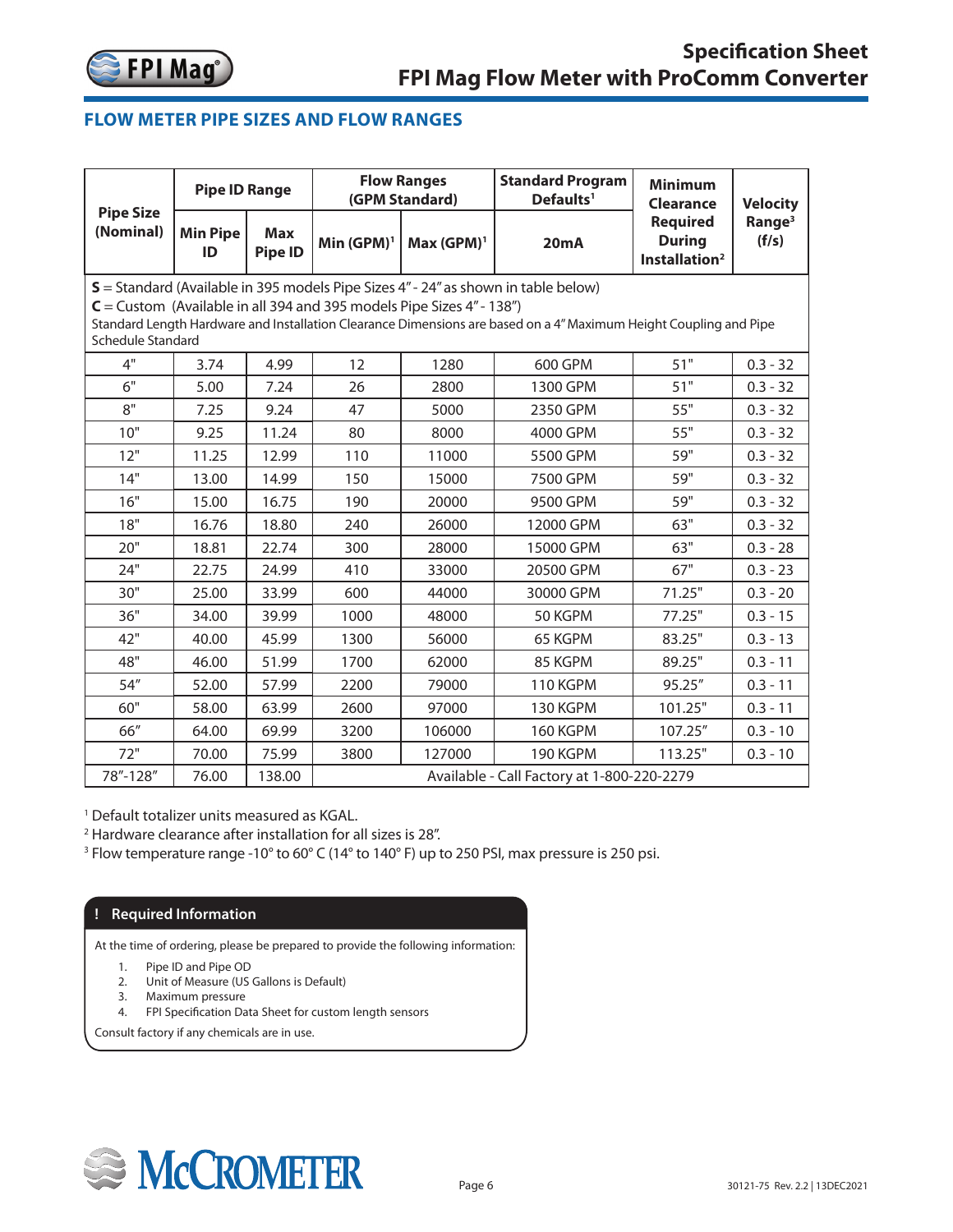

# **PROCOMM CONVERTER PART NUMBER MATRIX ProComm Converter Part Number Matrix**

| <b>PC</b>                                                                         |                |                         | ۰ |                           |     |
|-----------------------------------------------------------------------------------|----------------|-------------------------|---|---------------------------|-----|
| <b>CONVERTER MOUNTING OPTIONS</b>                                                 |                |                         |   |                           |     |
| $\mathbf R$<br><b>Remote Mount</b>                                                |                |                         |   |                           |     |
| <b>Meter Mount</b><br>M                                                           |                |                         |   |                           |     |
| <b>Remote Mount, Lid Only</b><br>L                                                |                |                         |   |                           |     |
| <b>Meter Mount, Lid Only</b><br>E                                                 |                |                         |   |                           |     |
| <b>CONVERTER POWER OPTIONS</b>                                                    |                |                         |   |                           |     |
| <b>AC Power</b>                                                                   | $\overline{A}$ |                         |   |                           |     |
| <b>DC Power</b>                                                                   | D              |                         |   |                           |     |
| <b>Battery Power [25ft/762 cm remote cable max]</b>                               | B              |                         |   |                           |     |
| Solar Power, Battery Backup [25ft/762 cm remote cable max]                        | $\mathsf{s}$   |                         |   |                           |     |
| <b>CONVERTER OUTPUT OPTIONS</b>                                                   |                |                         |   |                           |     |
| <b>Dual 4-20mA Analog, Dual Digital (Standard)</b>                                |                | $\overline{1}$          |   |                           |     |
| Modbus + STD (Two 4-20, two Dig)                                                  |                | $\overline{2}$          |   |                           |     |
| Hart + STD (Two 4-20, two Dig)                                                    |                | $\overline{\mathbf{3}}$ |   |                           |     |
| Datalogger/BIV + STD (Two 4-20, two Dig)                                          |                | $\overline{\mathbf{4}}$ |   |                           |     |
| Datalogger/BIV + Modbus + STD (Two 4-20, two Dig)                                 |                |                         |   |                           |     |
| Datalogger/BIV + Hart + STD (Two 4-20, two Dig)                                   |                |                         |   |                           |     |
| AMI Smart Output + STD (Two 4-20, two Dig)                                        |                | $\overline{7}$          |   |                           |     |
| Datalogger/BIV + AMI Smart Output + STD (Two 4-20, two Dig)                       |                | 8                       |   |                           |     |
| AMI Smart Output + Dig Out + Datalogger (Battery power only)                      |                | 9                       |   |                           |     |
| <b>Digital Out + Datalogger (Standard Battery Power only)</b>                     |                | $\overline{0}$          |   |                           |     |
| <b>SMART OUTPUT PROTOCOL OPTIONS *</b>                                            |                |                         |   |                           |     |
|                                                                                   |                | <b>No AMI Outputs</b>   |   | $\Box$                    |     |
| Sensus Protocol (6ft/183 cm), Nicor Connector hardwired only)                     |                |                         |   | <b>SEN</b>                |     |
| Itron 6 digit Protocol (6ft/183 cm) cable, Nicor Connector hardwired only)        |                |                         |   | IT <sub>6</sub>           |     |
| Itron 9 digit Protocol (6ft/183 cm) cable, Nicor Connector hardwired only)        |                |                         |   | IT9                       |     |
| Battery Power / ATT Wireless Telemetry System (RTU, Solar Panel, 7 pin cable)     |                |                         |   | <b>ATT</b>                |     |
| Battery Power / Verizon Wireless Telemetry System (RTU, Solar Panel, 7 pin cable) |                |                         |   | <b>VZW</b>                |     |
|                                                                                   |                |                         |   | <b>HAZARDOUS LOCATION</b> |     |
| <b>Class I, Division 2, Groups A-D, T5</b>                                        |                |                         |   |                           | HL. |

\* Smart Output protocol options require selection of converter output option 7, 8, or 9.

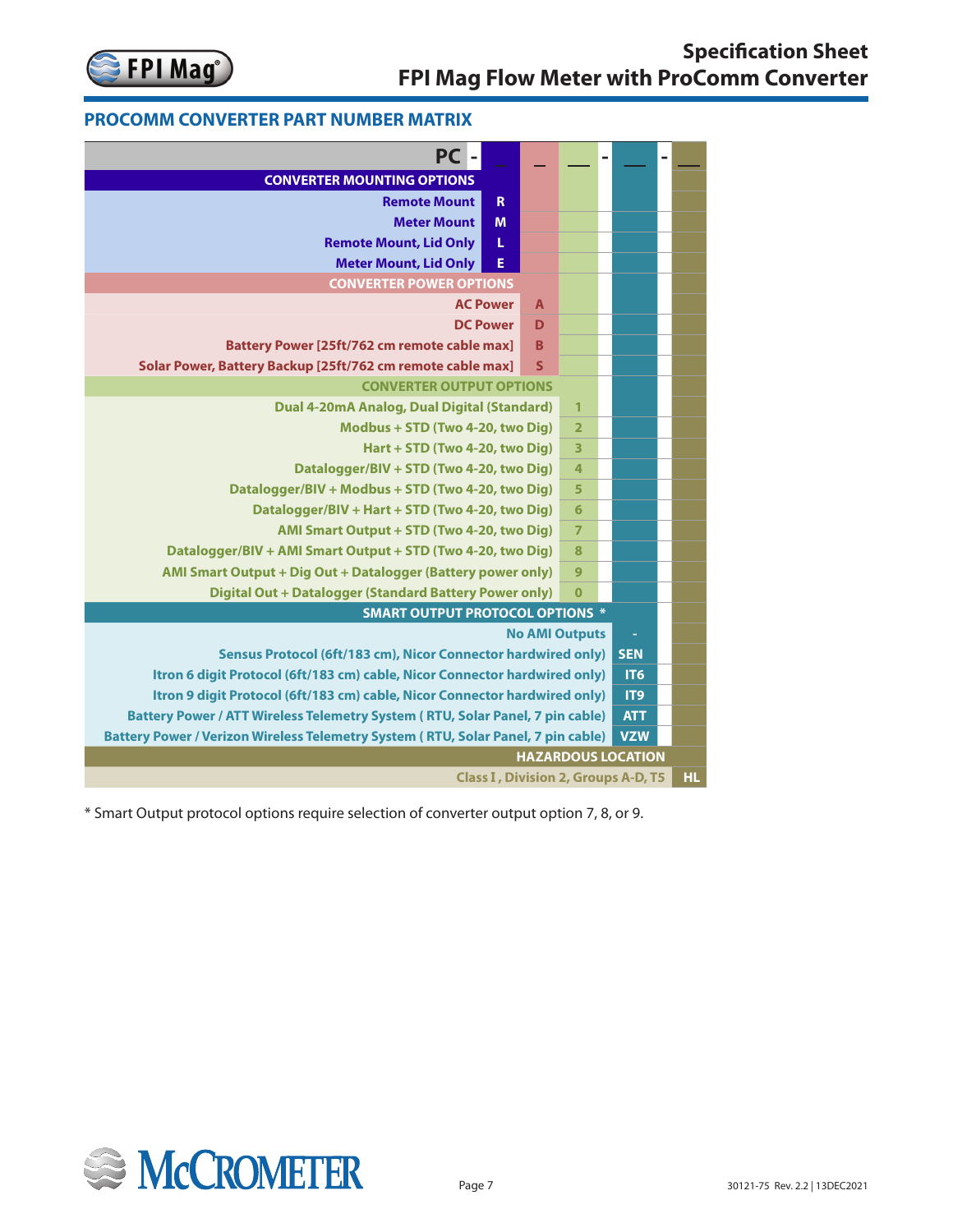

## **PROCOMM CONVERTER SPECIFICATIONS 9.0 SPECIFICATIONS**

| <b>Power Source</b>           |                                                                                                                                                                                                                                                                                                                                                                        |                                                                                                                                                               |                                                                                                                               |  |  |  |  |  |  |  |
|-------------------------------|------------------------------------------------------------------------------------------------------------------------------------------------------------------------------------------------------------------------------------------------------------------------------------------------------------------------------------------------------------------------|---------------------------------------------------------------------------------------------------------------------------------------------------------------|-------------------------------------------------------------------------------------------------------------------------------|--|--|--|--|--|--|--|
| <b>AC</b>                     | 100-240 VAC / 45-66 Hz (10W)                                                                                                                                                                                                                                                                                                                                           |                                                                                                                                                               | Note: AC or DC must be specified at time of                                                                                   |  |  |  |  |  |  |  |
| <b>DC</b>                     | 12-48 VDC (10W)                                                                                                                                                                                                                                                                                                                                                        |                                                                                                                                                               | ordering.                                                                                                                     |  |  |  |  |  |  |  |
| <b>Standard Outputs</b>       |                                                                                                                                                                                                                                                                                                                                                                        |                                                                                                                                                               |                                                                                                                               |  |  |  |  |  |  |  |
|                               | Dual 4-20mA Outputs: Galvanically isolated and fully programmable for zero and full scale<br>(0-21mA rangeability)                                                                                                                                                                                                                                                     |                                                                                                                                                               |                                                                                                                               |  |  |  |  |  |  |  |
|                               | Two separate digital programmable outputs: open collector transistor usable for pulse,<br>frequency, or alarm settings.                                                                                                                                                                                                                                                |                                                                                                                                                               |                                                                                                                               |  |  |  |  |  |  |  |
|                               | • Volumetric Pulse<br>• Range Indication<br>• Maximum switching<br>• Flow Rate (Frequency)<br>• Maximum switching voltage:<br>frequency: 1250 Hz<br>• Insulation from other<br>• Hardware Alarm<br>40 VDC<br>• High/Low Flow Alarms<br>• Maximum switching current:<br>secondary circuits: 500V<br>• Empty Pipe<br>100 <sub>m</sub> A<br><b>Directional Indication</b> |                                                                                                                                                               |                                                                                                                               |  |  |  |  |  |  |  |
| <b>Optional Outputs</b>       |                                                                                                                                                                                                                                                                                                                                                                        |                                                                                                                                                               |                                                                                                                               |  |  |  |  |  |  |  |
|                               | • Modbus<br>• HART                                                                                                                                                                                                                                                                                                                                                     | • Smart Output" (Sensus, Itron<br>6, Itron 9)                                                                                                                 | • Datalogger<br>• Built-in verification                                                                                       |  |  |  |  |  |  |  |
| <b>Galvanic Isolation</b>     |                                                                                                                                                                                                                                                                                                                                                                        |                                                                                                                                                               |                                                                                                                               |  |  |  |  |  |  |  |
|                               | All inputs / outputs are galvanically isolated from power supply up to 500 V                                                                                                                                                                                                                                                                                           |                                                                                                                                                               |                                                                                                                               |  |  |  |  |  |  |  |
| <b>Engineering Units</b>      |                                                                                                                                                                                                                                                                                                                                                                        |                                                                                                                                                               |                                                                                                                               |  |  |  |  |  |  |  |
|                               | • Cubic Meter<br>• Cubic Centimeter<br>• Milliliter<br>• Liter<br>• Cubic Decimeter<br>• Decaliter<br>• Hectoliter<br>Cubic Inches                                                                                                                                                                                                                                     | • US Gallons<br>• Imperial Gallons<br>• Cubic Feet<br>• Kilo Cubic Feet<br>• Standard Barrel<br>• Oil Barrel<br>• US Kilogallon<br>• Ten Thousands of Gallons | • Imperial Kilogallon<br><b>Acre Feet</b><br>Megagallon<br>• Imperial Megagallon<br><b>Hundred Cubic Feet</b><br>• Megaliters |  |  |  |  |  |  |  |
| <b>Conductivity</b>           |                                                                                                                                                                                                                                                                                                                                                                        |                                                                                                                                                               |                                                                                                                               |  |  |  |  |  |  |  |
|                               | Minimum conductivity of 5µS/cm                                                                                                                                                                                                                                                                                                                                         |                                                                                                                                                               |                                                                                                                               |  |  |  |  |  |  |  |
| <b>Electrical Connections</b> |                                                                                                                                                                                                                                                                                                                                                                        |                                                                                                                                                               |                                                                                                                               |  |  |  |  |  |  |  |
| <b>Connection options</b>     | • Compression gland seals for 0.24" to 0.47" diameter round cable<br>Conduit option: 1/2" NPT threaded connections<br>$\bullet$                                                                                                                                                                                                                                        |                                                                                                                                                               |                                                                                                                               |  |  |  |  |  |  |  |
| <b>IP Rating</b>              |                                                                                                                                                                                                                                                                                                                                                                        |                                                                                                                                                               |                                                                                                                               |  |  |  |  |  |  |  |
|                               | IP67 Die cast aluminum converter (only when connected using compression gland seals)                                                                                                                                                                                                                                                                                   |                                                                                                                                                               |                                                                                                                               |  |  |  |  |  |  |  |

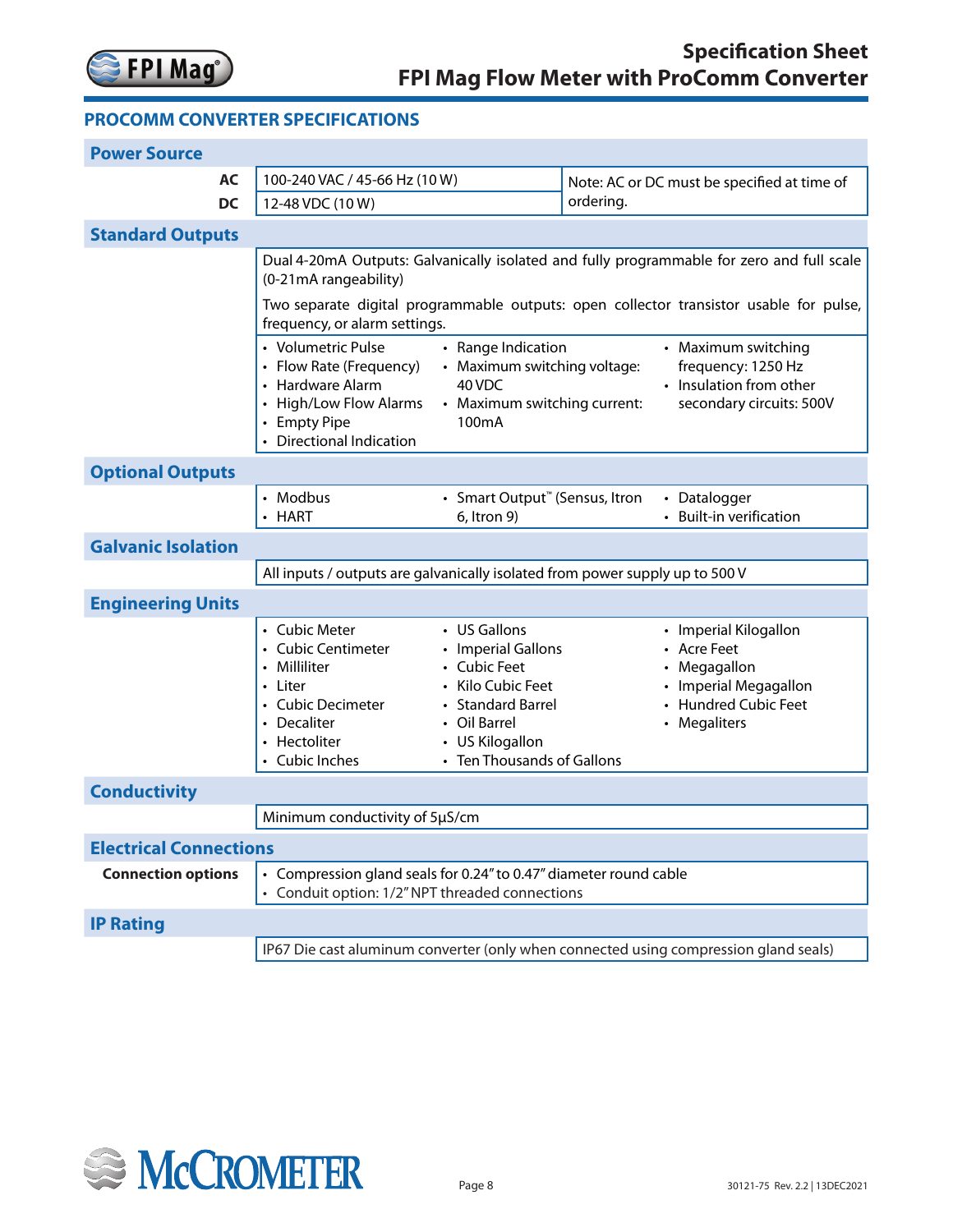

| <b>Certifications and Approvals</b> |                                                                                                                                                       |  |  |  |  |  |  |  |  |
|-------------------------------------|-------------------------------------------------------------------------------------------------------------------------------------------------------|--|--|--|--|--|--|--|--|
| <b>Standard Model</b>               | • ISO 9001:2015 certified quality management system                                                                                                   |  |  |  |  |  |  |  |  |
|                                     | $\cdot$ CE                                                                                                                                            |  |  |  |  |  |  |  |  |
|                                     | • Certified by MET to UL 61010-1                                                                                                                      |  |  |  |  |  |  |  |  |
| <b>HL Model</b>                     | • ISO 9001:2015 certified quality management system                                                                                                   |  |  |  |  |  |  |  |  |
|                                     | $\cdot$ CE                                                                                                                                            |  |  |  |  |  |  |  |  |
|                                     | • Certified by MET to UL 61010-1 and MET C22.2 No. 61010-1-04                                                                                         |  |  |  |  |  |  |  |  |
|                                     | • Class I, Division 2, Groups A-D, T5<br>• Class I, Zone 2 IIC T5                                                                                     |  |  |  |  |  |  |  |  |
|                                     | <b>IMPORTANT</b><br>Electrical safety certifications above do not apply to model 282L Single Point<br>Insertion (SPI Mag) Electromagnetic Flow Meter. |  |  |  |  |  |  |  |  |
|                                     | <b>IMPORTANT</b><br>Refer to certification requirements. Do not substitute components.                                                                |  |  |  |  |  |  |  |  |
|                                     | <b>IMPORTANT</b><br>The ProComm converter, models PC-RA1-HL series and PC-MA1-HL series have<br>no user serviceable parts.                            |  |  |  |  |  |  |  |  |
| <b>Temperature Range</b>            |                                                                                                                                                       |  |  |  |  |  |  |  |  |
| <b>Operating and</b><br>storage     | -4° to 140° F (-20° to 60° C)                                                                                                                         |  |  |  |  |  |  |  |  |
| <b>Converter Dimensions</b>         |                                                                                                                                                       |  |  |  |  |  |  |  |  |
| <b>Remote mount</b>                 | • Height: 7.3" (18.5 cm)                                                                                                                              |  |  |  |  |  |  |  |  |
|                                     | • Width: 8.5" (21.6 cm)                                                                                                                               |  |  |  |  |  |  |  |  |
|                                     | • Depth: 4.3" (10.9 cm)                                                                                                                               |  |  |  |  |  |  |  |  |
| <b>Meter mount</b>                  | • Height: 6.9" (17.5 cm)                                                                                                                              |  |  |  |  |  |  |  |  |
|                                     | • Width: 7.2" (18.25 cm)<br>• Depth: 6.2" (15.7 cm)                                                                                                   |  |  |  |  |  |  |  |  |
|                                     |                                                                                                                                                       |  |  |  |  |  |  |  |  |
|                                     | <b>Keypad and Display</b>                                                                                                                             |  |  |  |  |  |  |  |  |
|                                     | Can be used to access and change set-up parameters using six membrane keys and an LCD<br>display                                                      |  |  |  |  |  |  |  |  |